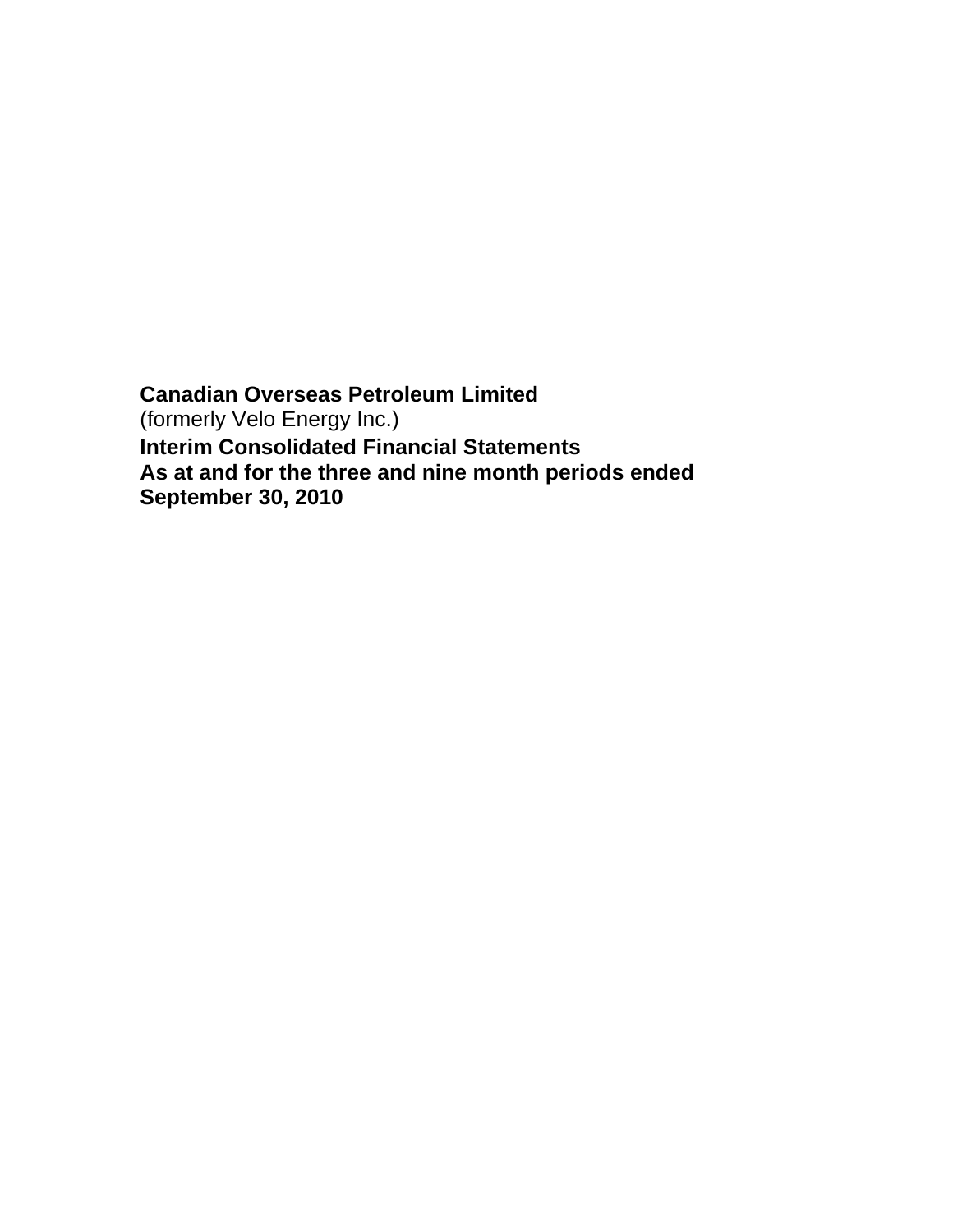# **Canadian Overseas Petroleum Limited Consolidated Balance Sheets (unaudited) (in Canadian dollars)**

|                                          | September 30,  | December 31,   |
|------------------------------------------|----------------|----------------|
|                                          | 2010           | 2009           |
|                                          |                |                |
| <b>Assets</b>                            |                |                |
| Current                                  |                |                |
| Cash and cash equivalents                | \$2,345,899    | \$1,408,528    |
| Term deposits                            | 30,315         | 30,000         |
| Accounts receivable                      | 96,235         | 75,192         |
| Prepaid expenses                         | 48,852         | 277,137        |
|                                          | 2,521,301      | 1,790,857      |
|                                          |                |                |
| Long-term rent deposit and prepayments   | 42,727         | 70,227         |
| Office equipment                         | 61,415         | 70,224         |
|                                          | \$2,625,443    | \$1,931,308    |
| <b>Liabilities</b>                       |                |                |
| Current                                  |                |                |
| Accounts payable and accrued liabilities | \$296,916      | \$1,900,534    |
| Loan (note $3$ )                         |                | 1,802,315      |
|                                          | 296,916        | 3,702,849      |
|                                          |                |                |
| <b>Shareholders' Equity (Deficiency)</b> |                |                |
| Share capital (note 4)                   | 15,067,295     | 8,062,924      |
| Warrants (note 4)                        | 1,647,000      | 306,000        |
| Contributed surplus                      | 1,657,494      | 1,074,494      |
| Deficit                                  | (16, 043, 262) | (11, 214, 959) |
|                                          | 2,328,527      | (1,771,541)    |
|                                          | \$2,625,443    | \$1,931,308    |

# **Nature of operations and going concern (Note 1) Commitments and contractual obligations (Note 5)**

See accompanying notes to the interim consolidated financial statements.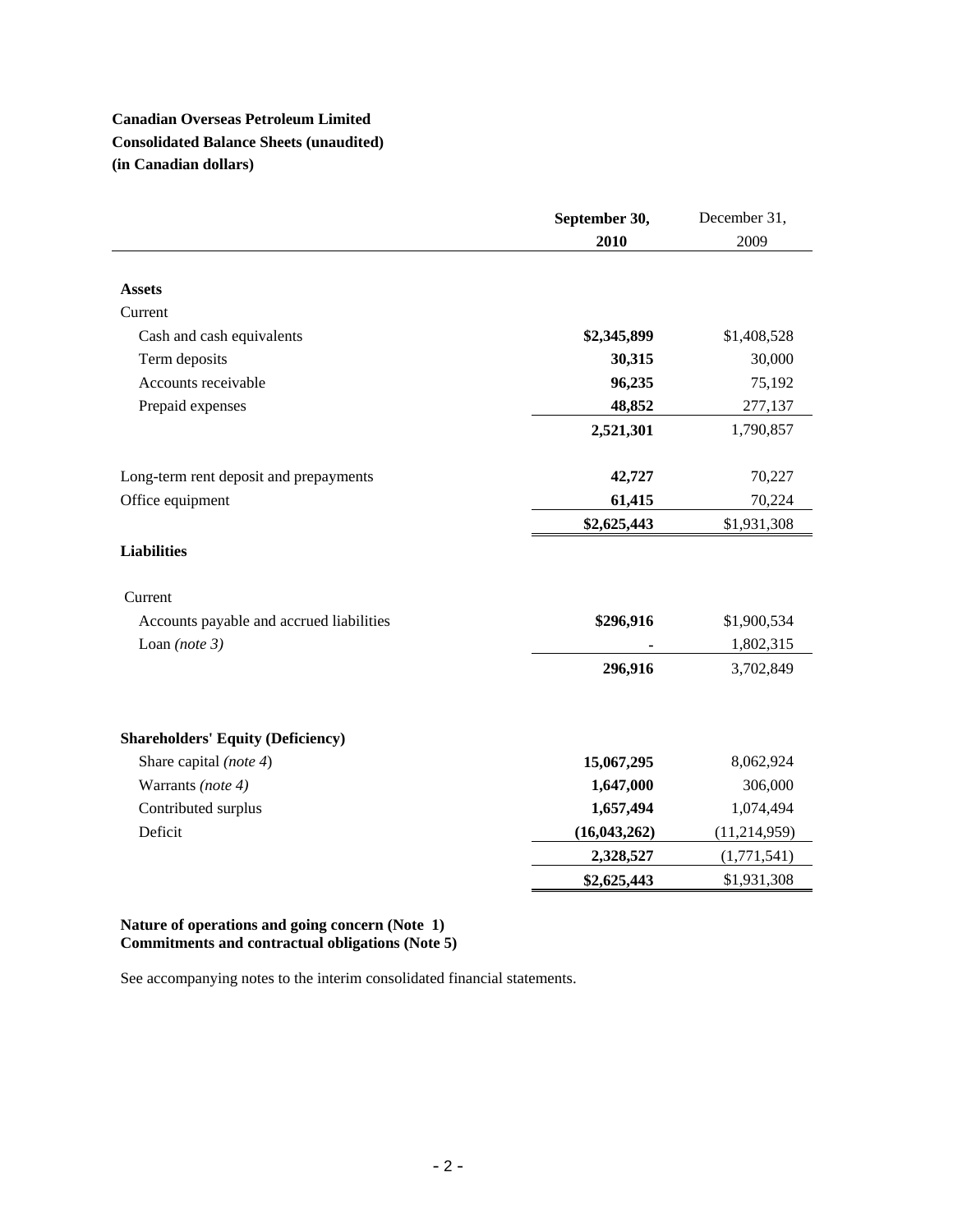**Consolidated Statements of Operations, Comprehensive Loss and Deficit (unaudited)** 

 **(in Canadian dollars)** 

|                                                                               | Three months<br>September 30,<br>2010 | Three months<br>September 30,<br>2009 | Nine months<br>September 30,<br>2010 | Nine months<br>September 30,<br>2009 |
|-------------------------------------------------------------------------------|---------------------------------------|---------------------------------------|--------------------------------------|--------------------------------------|
| <b>Revenue</b>                                                                |                                       |                                       |                                      |                                      |
| Management services                                                           | \$                                    | \$                                    | \$<br>6,060                          | \$                                   |
| <b>Expenses</b>                                                               |                                       |                                       |                                      |                                      |
| General and administrative (note 6)<br>Interest and financing charges (note 3 | 1,153,044                             | 494,976                               | 3,791,906                            | 539,187                              |
| and $4)$                                                                      |                                       | 3,295                                 | 460,660                              | 3,295                                |
| Depreciation                                                                  | 2,502                                 |                                       | 8,609                                |                                      |
| Stock based compensation (note 4)                                             |                                       | 785,400                               | 583,000                              | 785,400                              |
| Foreign exchange loss                                                         | 616                                   |                                       | 400                                  |                                      |
|                                                                               | 1,156,162                             | 1,283,671                             | 4,844,575                            | 1,327,882                            |
| <b>Other items</b><br>Interest income                                         | 8,149                                 | 7,554                                 | 10,212                               | 33,882                               |
| Net loss and comprehensive<br>loss                                            | (1,148,013)                           | (1,276,117)                           | (4,828,303)                          | (1,294,000)                          |
| Deficit, beginning of period                                                  | (14, 895, 249)                        | (6,611,095)                           | (11, 214, 959)                       | (6,593,212)                          |
| Deficit, end of period                                                        | \$(16,043,262)                        | \$(7,887,212)                         | \$(16,043,262)                       | \$(7,887,212)                        |
| Loss per share (basic and<br>diluted)                                         | \$(0.05)                              | \$(0.08)                              | \$(0.24)                             | \$(0.08)                             |
| Weighted average number of shares<br>outstanding (basic and diluted)          | 23,715,935                            | 16,402,222                            | 20,026,114                           | 16,402,222                           |

See accompanying notes to the interim consolidated financial statements.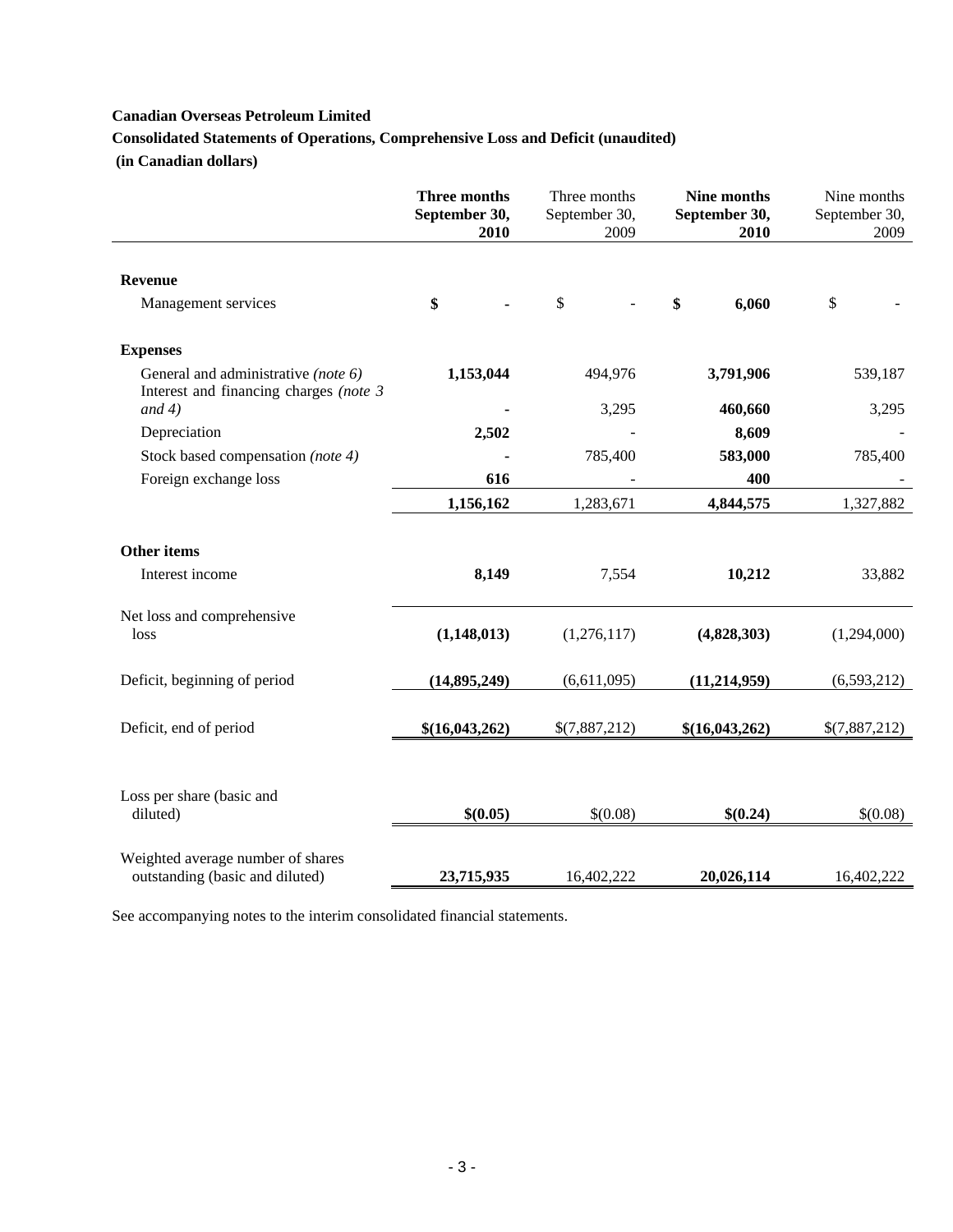# **Canadian Overseas Petroleum Limited Consolidated Statements of Cash Flows (unaudited)**

 **(in Canadian dollars)** 

|                                                                                                    | <b>Three months</b><br>September 30,<br>2010 | Three months<br>September 30,<br>2009 | Nine months<br>September 30,<br>2010 | Nine months<br>September 30,<br>2009 |
|----------------------------------------------------------------------------------------------------|----------------------------------------------|---------------------------------------|--------------------------------------|--------------------------------------|
| Cash Provided By (Used In)                                                                         |                                              |                                       |                                      |                                      |
| <b>Operating Activities</b>                                                                        |                                              |                                       |                                      |                                      |
| Net loss                                                                                           | \$(1,148,013)                                | \$(1,276,117)                         | \$(4,828,303)                        | \$(1,294,000)                        |
| Add non-cash items:                                                                                |                                              |                                       |                                      |                                      |
| Stock-based compensation                                                                           |                                              | 785,400                               | 583,000                              | 785,400                              |
| Finance and service fees                                                                           | 35,000                                       |                                       | 272,000                              |                                      |
| Depreciation                                                                                       | 2,502                                        |                                       | 8,609                                |                                      |
| Unrealized foreign exchange loss                                                                   | 885                                          |                                       | 555                                  |                                      |
| Funds used in operations                                                                           | (1,109,626)                                  | (490, 717)                            | (3,964,139)                          | (508, 600)                           |
| Net change in non-cash                                                                             |                                              |                                       |                                      |                                      |
| working capital                                                                                    | 30,819                                       | 104,875                               | (1,275,164)                          | 87,792                               |
|                                                                                                    | (1,078,807)                                  | (385, 842)                            | (5,239,303)                          | (420, 808)                           |
| <b>Financing Activities</b><br>Issuance of common shares and<br>warrants, net of share issue costs | (5,267)                                      |                                       | 8,178,371                            |                                      |
| Repayment of loan                                                                                  |                                              |                                       | (2,000,000)                          |                                      |
|                                                                                                    | (5,267)                                      |                                       | 6,178,371                            |                                      |
| <b>Investing Activities</b>                                                                        |                                              |                                       |                                      |                                      |
| Purchase of term deposits                                                                          |                                              | (15,000)                              |                                      | (15,000)                             |
| Additions of office equipment                                                                      |                                              |                                       | (1, 897)                             |                                      |
| Disposals of office equipment                                                                      |                                              |                                       | 200                                  |                                      |
|                                                                                                    |                                              | (15,000)                              | (1,697)                              | (15,000)                             |
| Increase (decrease) in cash<br>during period<br>Cash and cash equivalents,                         | (1,084,074)                                  | (400, 842)                            | 937,371                              | (435,808)                            |
| beginning of period                                                                                | 3,429,973                                    | 1,315,992                             | 1,408,528                            | 1,350,958                            |
| Cash and cash equivalents,<br>end of period                                                        | \$2,345,899                                  | \$915,150                             | \$2,345,899                          | \$915,150                            |
| Cash and cash equivalents:                                                                         |                                              |                                       |                                      |                                      |
| Cash                                                                                               | \$345,899                                    | \$215,150                             | \$345,899                            | \$215,150                            |
| Term deposits                                                                                      | 2,000,000                                    | 700,000                               | 2,000,000                            | 700,000                              |
|                                                                                                    | \$2,345,899                                  | \$915,150                             | \$2,345,899                          | \$915,150                            |

See accompanying notes to the interim consolidated financial statements.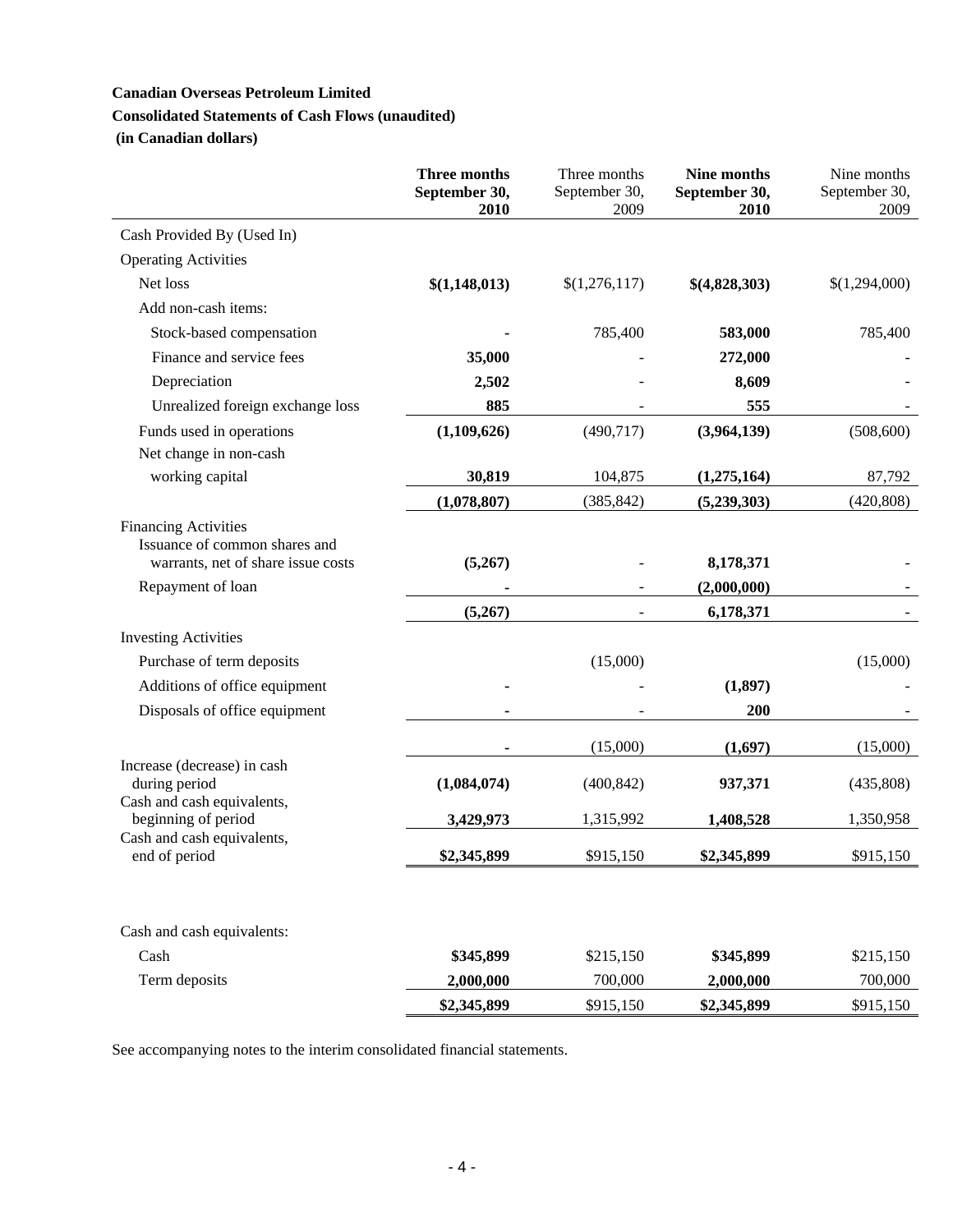Notes to Unaudited Interim Consolidated Financial Statements As at and for the three and nine month periods ended September 30, 2010

# **1. NATURE OF OPERATIONS AND GOING CONCERN**

Canadian Overseas Petroleum Limited ("COPL" or the "Company"), formerly Velo Energy Inc., was incorporated on July 8, 2004 and was originally classified as a Capital Pool Company under Policy 2.4 of the TSX Venture Exchange Corporate Finance Manual and Policies. Effective May 31, 2006, the Company purchased all of the outstanding shares of Velo Energy Ltd. through the issuance of 833,334 common shares (3,333,334 pre-consolidation common shares) of the Company. This arm's length transaction constituted the Company's Qualifying Transaction under the rules of the TSX Venture Exchange. The Company's oil and natural gas operations were focused in southern Alberta. On July 9, 2008 the Company sold Velo Energy Ltd. to an unrelated party.

In August 2009, the Company's management and Board of Directors were replaced and COPL's focus was changed to oil exploration and development in the United Kingdom ("UK") Central North Sea.

On October 6, 2009, the Company signed a share purchase agreement to acquire 100% of the outstanding common shares of North Sea Oil Ltd. ("NSO"), a private company incorporated in Alberta, Canada and 100% of the outstanding common shares of North Sea Oil Exploration Limited ("NSOE"), a private company incorporated in England and Wales, UK.

Effective August 3, 2010, the Company's name was changed from Velo Energy Inc. to Canadian Overseas Petroleum Limited and the Company's common shares were consolidated on a one for four basis (further discussed in Note 4). Effective August 26, 2010, the Company's UK subsidiary name was changed from North Sea Oil Exploration Limited to Canadian Overseas Petroleum (UK) Limited ("COPL UK").

On November 23, 2010, the Company filed a prospectus to obtain financing for its operations in the UK North Sea. The offering provides for the sale of 260,000,000 subscription receipts ("Subscription Receipts") at a price of \$0.50 per Subscription Receipt. Each Subscription Receipt entitles the holder to receive one common share of COPL ("Common Share") and one half of one (0.5) common share purchase warrant of COPL ("Warrant"), upon the satisfaction of certain Release Conditions (as defined in the prospectus). Each Warrant entitles the holder to purchase one Common Share at \$0.65 within 36 months from the closing date, provided that the Warrants will expire if not exercised within 10 days of notice from COPL that the 20 day volume weighted average trading price of Common shares is greater than \$1.25. The closing of the Offering is expected to occur on or about December 1, 2010 but no later than December 15, 2010.

The gross proceeds from the sale of Subscription Receipts of \$130,000,000 will be held in escrow pending satisfaction of the Release Conditions. Upon the execution of definitive farm-in agreements in respect of each of the Fulla and Bluebell letters of intent (as defined in the prospectus – First Release Condition), 78,000,000 Subscription Receipts will be converted into Common Shares and Warrants and the funds of approximately \$36,660,000 (being \$39,000,000 of gross proceeds, net of respective Agent's Fee) will be released to the Company. Upon the execution of a definitive agreement in respect of the exclusivity letter (as defined in the prospectus – Second Release Condition), 182,000,000 Subscription Receipts will be converted into Common Shares and Warrants and funds of approximately \$85,540,000 (being \$91,000,000 of gross proceeds, net of respective Agent's Fee) will be released to the Company. If either or both Release Conditions are not completed on or before March 1, 2011, the subscription proceeds and interest will be returned to the holder of the Subscription Receipt.

The agent is entitled to a cash commission equal to 6% of the gross proceeds of the Offering ("Agent's Fee"), payable at 30% on satisfaction of the First Release Condition and 70% on satisfaction of the Second Release Condition. In addition, upon satisfaction of both Release Conditions, the agent will receive compensation warrants in an amount equal to 6% of the aggregate number of Subscription Receipts sold pursuant to the offering. Each agent's warrant entitles the holder to purchase one Common Share of COPL for the period of 24 months from the closing date at an exercise price of \$0.50.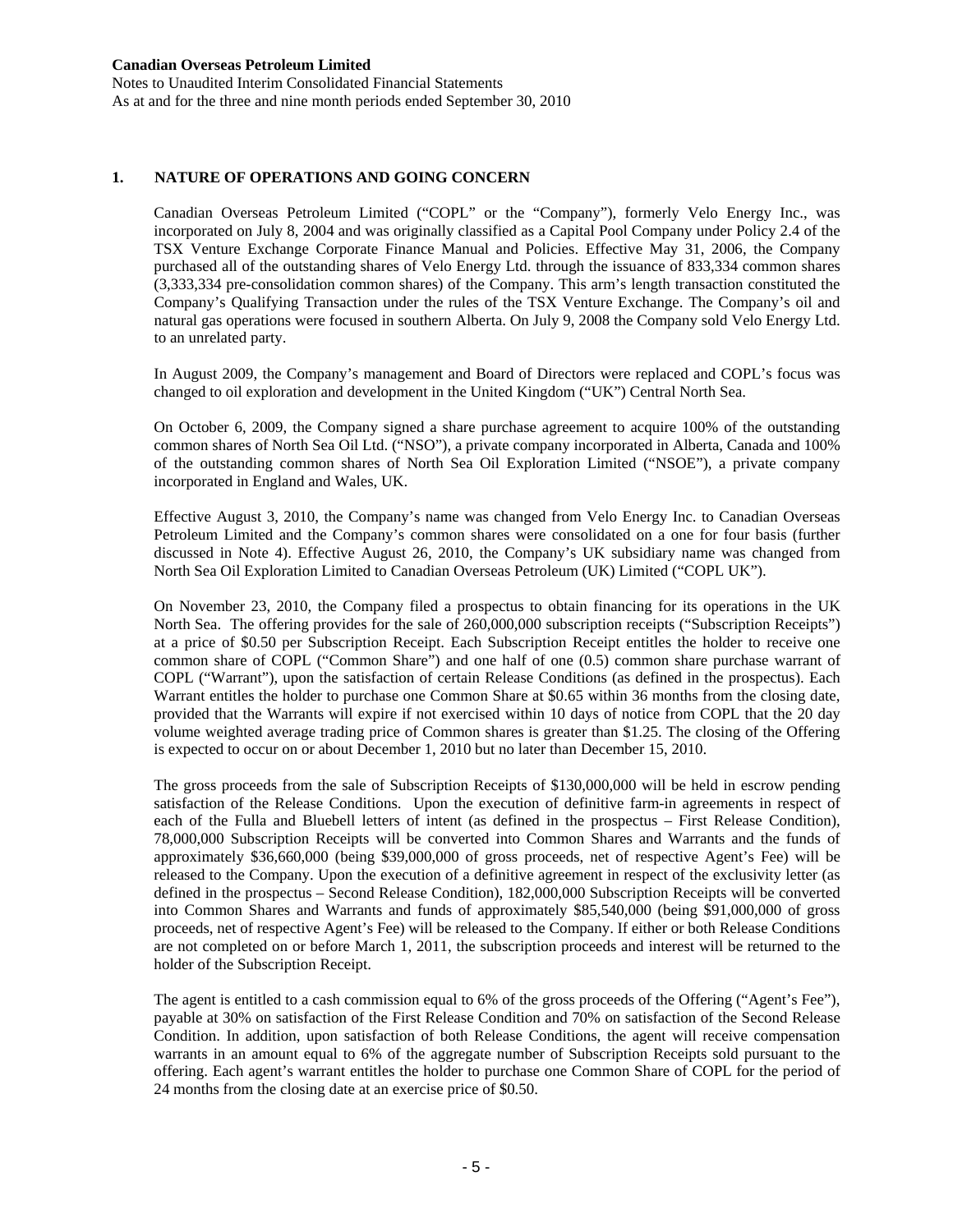Notes to Unaudited Interim Consolidated Financial Statements As at and for the three and nine month periods ended September 30, 2010

### **1. NATURE OF OPERATIONS AND GOING CONCERN (continued)**

 These consolidated financial statements have been prepared on a going concern basis which assumes that the Company will be able to realize its assets and discharge its liabilities in the normal course of business for the foreseeable future. The continuing operations of the Company are dependent upon its ability to acquire oil and natural gas properties, to obtain adequate financing to explore and develop these properties and generate profitable operations in the future. As at September 30, 2010, the Company had an accumulated deficit of \$16,043,262, shareholders' equity of \$2,328,527 and working capital of \$2,224,385.

 These financial statements do not reflect adjustments to carrying values of assets and liabilities and the balance sheet reclassifications that would be necessary if the going concern assumption were not appropriate, and such adjustments could be material.

# **2. SIGNIFICANT ACCOUNTING POLICIES**

 The unaudited interim consolidated financial statements follow the same accounting policies as the most recent annual audited financial statements. The notes to these unaudited interim consolidated financial statements do not conform in all respects to the note disclosure requirements of Canadian generally accepted accounting principles ("GAAP") for annual financial statements. Accordingly, these unaudited interim consolidated financial statements should be read in conjunction with the Company's audited consolidated financial statements as at and for the year ended December 31, 2009.

# **3. LOAN**

On December 11, 2009, the Company signed a Bridge Loan agreement for \$2,000,000 with Endeavour Financial Corporation ("Endeavour") to finance the Company's working capital needs. The Bridge Loan maturity was December 14, 2010 and the loan bore interest at a rate of 10% per annum, payable at maturity or an earlier repayment date. The loan agreement also included a provision that in the event the Company completes any financing, the proceeds should be used to first repay the Bridge Loan together with accrued interest. Accordingly, on June 7, 2010, subsequent to the Private Placement (discussed further in note 4) the Company repaid the Bridge Loan in full, together with \$95,890 of accrued interest.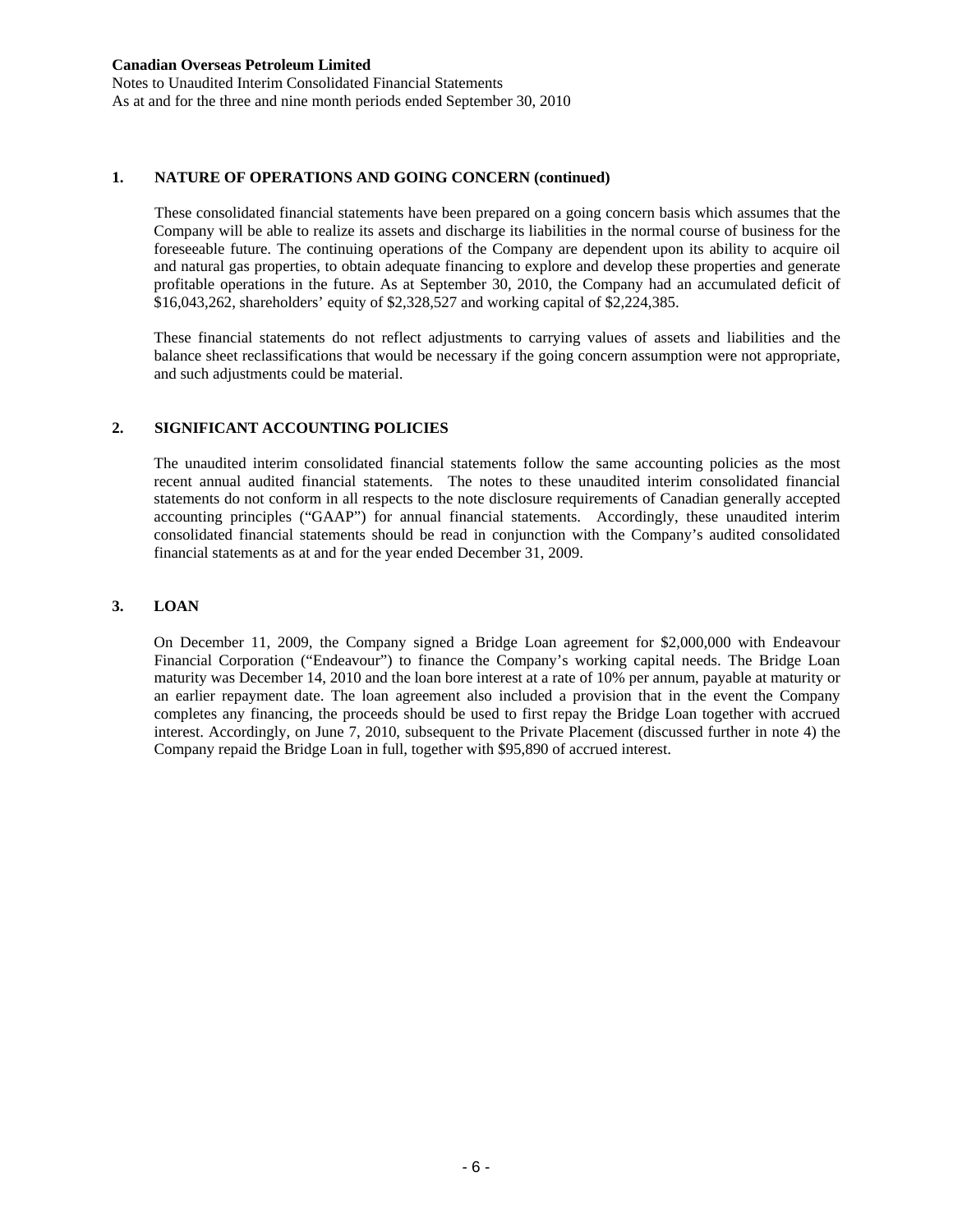Notes to Unaudited Interim Consolidated Financial Statements As at and for the three and nine month periods ended September 30, 2010

# **4. SHARE CAPITAL**

# **a) Authorized and Issued Common Shares**

#### **Authorized**

An unlimited number of common shares, without nominal or par value and an unlimited number of preferred shares, issuable in series.

#### Issued

The issued share capital is as follows:

|                                        | Pre-<br><b>Consolidation</b><br>Number of<br><b>Common Shares</b> | Post-<br><b>Consolidation</b><br>Number of<br><b>Common Shares</b> | Amount           |
|----------------------------------------|-------------------------------------------------------------------|--------------------------------------------------------------------|------------------|
| Balance, December 31, 2009 (i)         | 66,608,888                                                        | 16,652,222                                                         | \$<br>8,062,924  |
| Issued for payment of Bridge Loan      |                                                                   |                                                                    |                  |
| $fees$ (ii)                            | 721,694                                                           | 180,424                                                            | 167,000          |
| Issued pursuant to private             |                                                                   |                                                                    |                  |
| placement (iii)                        | 27,490,315                                                        | 6,872,579                                                          | 6,955,095        |
| Issued for payment of finders' fees on |                                                                   |                                                                    |                  |
| private placement (iv)                 | 1.042.841                                                         | 260.710                                                            | 263.852          |
| Share issue cost                       |                                                                   |                                                                    | (381, 575)       |
|                                        |                                                                   |                                                                    |                  |
| Balance, September 30, 2010 (i)        | 95,863,738                                                        | 23,965,935                                                         | 15,067,295<br>\$ |

Further to shareholders' and board of directors' approvals and effective August 3, 2010, the Company's common shares were consolidated on a one for four basis, i.e. one post-consolidation common share for every four pre-consolidation common shares. Common share numbers and earnings per share amounts have been retroactively adjusted to reflect the share consolidation.

- (i) The number of common shares includes 250,000 common shares (1,000,000 pre-consolidation common shares) held in escrow. The shares held in escrow are accounted for as contingently returnable shares at September 30, 2010, which were not considered outstanding and are not included in the computation of basic loss per share until they are released from escrow. The TSX-V conditional approval of this transaction, initially granted until June 30, 2010, was extended until December 31, 2010.
- (ii) On May 5, 2010, the Company issued to Endeavour 180,424 common shares (721,694 pre-consolidation common shares) as payment for a fee of \$167,000 in respect of the Bridge Loan. Pursuant to the Bridge Loan agreement, the fee was due if the loan was not repaid in full by April 1, 2010. The number of common shares was calculated based on the 5-day volume weighted average closing price of the Company's shares immediately before April 1, 2010. The fee of \$167,000 was recognized in Consolidated Statement of Operations, Comprehensive Loss and Deficit as interest and financing charges for the nine months ended September 30, 2010.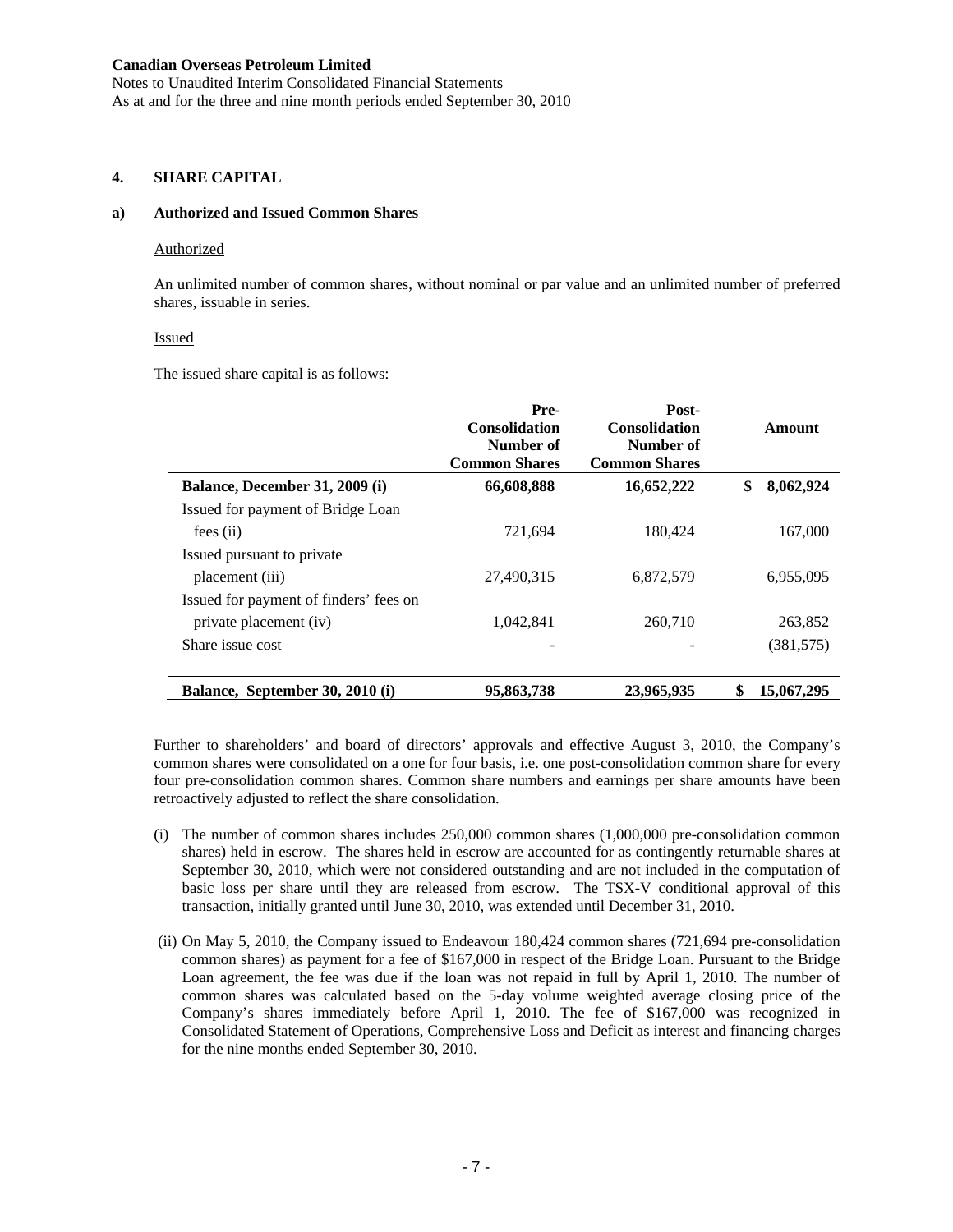Notes to Unaudited Interim Consolidated Financial Statements As at and for the three and nine month periods ended September 30, 2010

### **4. SHARE CAPITAL (continued)**

#### **a) Authorized and Issued Common Shares (continued)**

(iii) On May 14, 2010 and May 21, 2010, the Company closed the private placement of 6,872,579 units at \$1.20 per unit (27,490,315 pre-consolidation units at \$0.30 per unit) for total gross proceeds of \$8,247,095. Each unit consists of one common share and one half of a share purchase warrant. Each whole warrant will entitle the holder to acquire an additional common share at an exercise price of \$2.00 (pre-consolidation exercise price of \$0.50) expiring November 14, 2011. The fair value of the share purchase warrants issued was estimated at \$1,292,000 using a Black-Scholes option pricing model with the following assumptions:

|                         | 2010 |
|-------------------------|------|
| Risk free interest rate | 2.0% |
| Weighted average years  | 15   |
| Expected volatility     | 100% |
| Expected dividend yield | 0%   |

All units issued further to this private placement were subject to resale restrictions and could not be resold until four months and one day after the date of issue.

(iv) The Company paid, whenever applicable, a finder's fee by issuing subscription units equivalent to 5% of the units subscribed via a particular broker. As the result, there were 260,710 units (1,042,841 preconsolidation units) issued as finder's fees, with exercise price and expiry date of the share purchase warrants consistent with the warrants issued as part of the private placement. The value of \$312,852, representing the subscription value of the units issued as finder's fees together with legal fees of \$68,723, was recognized as share issue costs. The fair value of share purchase warrants issued as finder's fee was estimated at \$49,000 using a Black-Scholes option pricing model with the same assumptions as noted above. Similar to units issued further to the private placement, the units issued as finder's fees were subject to resale restriction and could not be resold until four months and one day after the date of issue.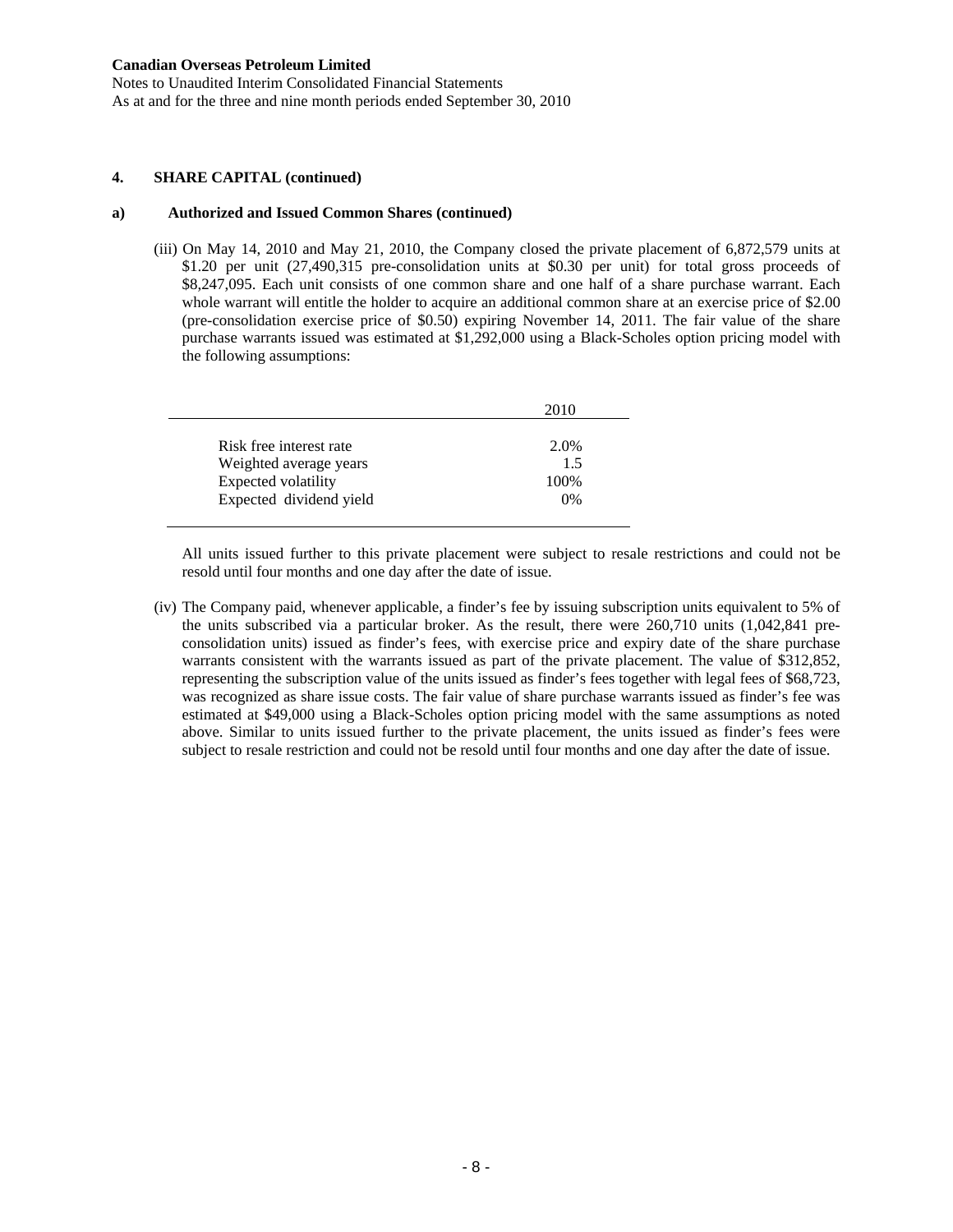Notes to Unaudited Interim Consolidated Financial Statements As at and for the three and nine month periods ended September 30, 2010

### **SHARE CAPITAL (continued)**

#### **b) Warrants**

The summary of status of the Company's share purchase warrants as at September 30, 2010 is as follows:

#### **Post-consolidation**

|                                           | <b>Balance</b><br><b>January 1, 2010</b> | Granted   | <b>Balance</b><br>September 30,<br>2010 | <b>Exercise</b><br><b>Price</b> | <b>Expiry</b><br>Date |
|-------------------------------------------|------------------------------------------|-----------|-----------------------------------------|---------------------------------|-----------------------|
|                                           |                                          |           |                                         |                                 |                       |
| Endeavour Warrants                        | 125,000                                  |           | 125,000                                 | \$2.00                          | December 10, 2010     |
| Endeavour Warrants                        | 300,000                                  |           | 300,000                                 | \$2.00                          | December 14, 2010     |
| Private Placement Warrants (Note 4 a iii) |                                          | 3,436,291 | 3,436,291                               | \$2.00                          | November 14, 2011     |
| Finder's Fee Warrants (Note 4 a iv)       |                                          | 130.355   | 130.355                                 | \$2.00                          | November 14, 2011     |
|                                           |                                          |           |                                         |                                 |                       |
|                                           | 425,000                                  | 3.566.646 | 3.991.646                               | \$2.00                          |                       |

#### **Pre –consolidation**

|                                                                                                                                     | <b>Balance</b><br><b>January 1, 2010</b>                                     | Granted                                           | <b>Balance</b><br>September 30,<br>2010       | <b>Exercise</b><br><b>Price</b>      | <b>Expiry</b><br>Date                                                            |
|-------------------------------------------------------------------------------------------------------------------------------------|------------------------------------------------------------------------------|---------------------------------------------------|-----------------------------------------------|--------------------------------------|----------------------------------------------------------------------------------|
| Endeavour Warrants<br><b>Endeavour Warrants</b><br>Private Placement Warrants (Note 4 a iii)<br>Finder's Fee Warrants (Note 4 a iv) | 500,000<br>1,200,000<br>$\overline{\phantom{0}}$<br>$\overline{\phantom{a}}$ | $\overline{\phantom{0}}$<br>13,745,162<br>521.421 | 500,000<br>1,200,000<br>13,745,162<br>521.421 | \$0.50<br>\$0.50<br>\$0.50<br>\$0.50 | December 10, 2010<br>December 14, 2010<br>November 14, 2011<br>November 14, 2011 |
|                                                                                                                                     | 1.700.000                                                                    | 14.266.583                                        | 15,966,583                                    | \$0.50                               |                                                                                  |

No share purchase warrants were exercised during the nine month period ended September 30, 2010.

### **c) Incentive Stock Options**

The Company has a stock option plan where the number of common shares reserved under the plan shall not exceed 10% of the issued and outstanding common shares and the number reserved for any one individual may not exceed 5% of the issued and outstanding shares. Exercise prices for stock options granted are determined by the closing market price on the day before the date of grant.

On June 1, 2010, the Company granted 662,500 stock options (2,650,000 pre-consolidation stock options) to certain directors and officers and consultants to acquire common shares at an exercise price of \$1.20 (\$0.30 pre-consolidation exercise price). The stock options vest immediately and expire in 5 years.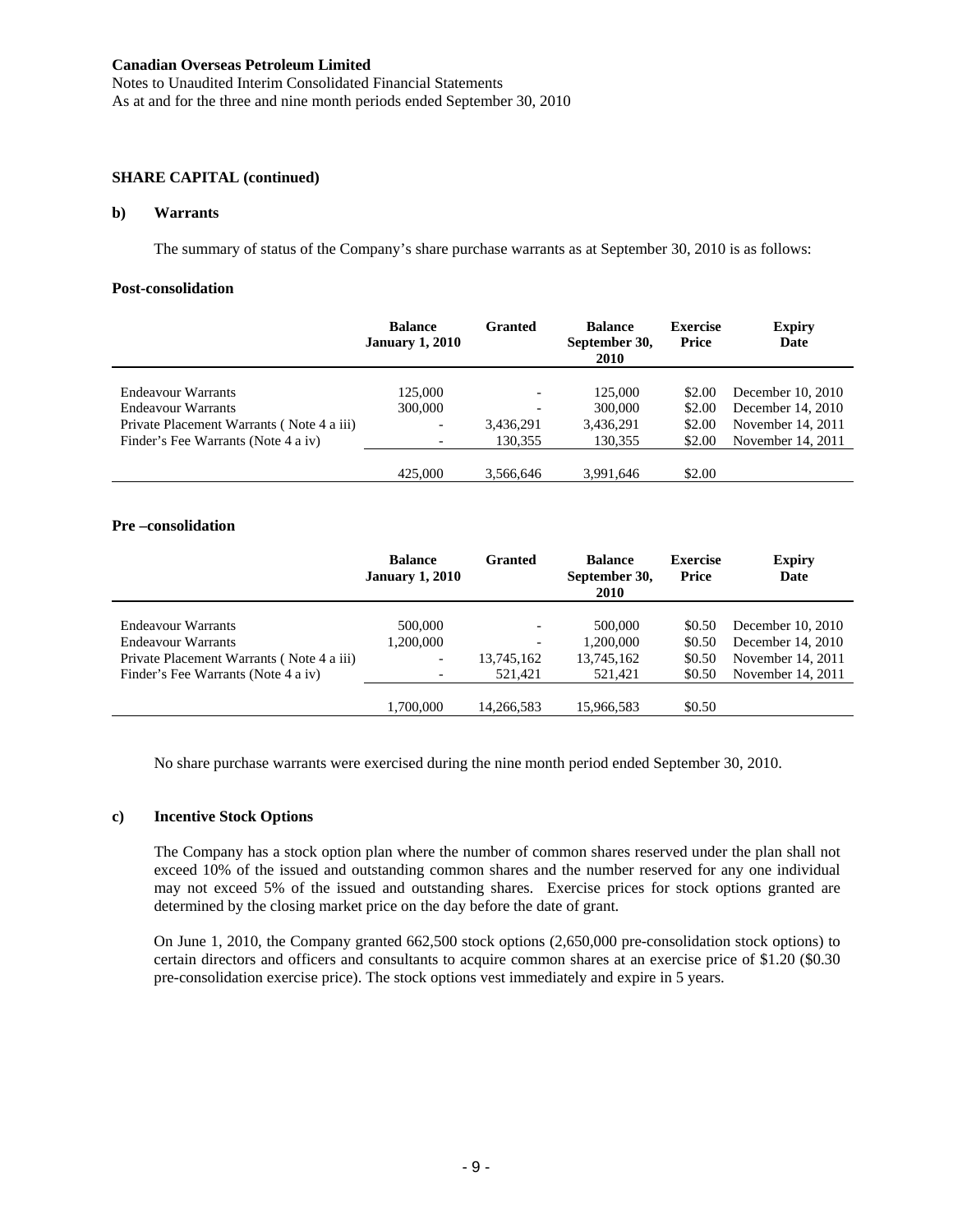Notes to Unaudited Interim Consolidated Financial Statements As at and for the three and nine month periods ended September 30, 2010

#### **SHARE CAPITAL (continued)**

#### **c) Incentive Stock Options (continued)**

Stock-based compensation expense of \$583,000 for the stock options granted has been recognized for the nine month period ended September 30, 2010. The fair value of each option granted is estimated on the date of grant using a Black-Scholes option pricing model with the following assumptions:

|                         | 2010 |
|-------------------------|------|
| Risk free interest rate | 2.0% |
| Weighted average years  | 4.0  |
| Expected volatility     | 100% |
| Expected dividend yield | 0%   |

As at September 30, 2010 there were in total 2,065,000 stock options (8,260,000 pre-consolidation stock options) to purchase common shares outstanding and exercisable with an exercise price of \$0.80 - \$1.20 per share (pre-consolidation exercise price of \$0.20 - \$0.30 per share) and a remaining contractual life of 4 - 5 years.

No stock options were exercised and/or expired during the nine month period ended September 30, 2010.

# **5. COMMITMENTS AND CONTRACTUAL OBLIGATIONS**

As at September 30, 2010, the Company has the following contractual obligations:

|                                | Total       | <b>Less than One</b><br>Year | <b>One to Three</b><br><b>Years</b> | <b>Four to Five</b><br><b>Years</b> | <b>After Five</b><br><b>Years</b> |
|--------------------------------|-------------|------------------------------|-------------------------------------|-------------------------------------|-----------------------------------|
| Office lease                   | \$4,455,000 | \$535,000                    | \$1,069,000                         | \$1,069,000                         | \$1,782,000                       |
| Financial advisory<br>services | 124,000     | 124,000                      | ۰                                   | $\overline{\phantom{a}}$            |                                   |
|                                | \$4,579,000 | \$659,000                    | \$1,069,000                         | \$1,069,000                         | \$1,782,000                       |

The Company is committed under an operating lease agreement for the rental of office space in Calgary. The approximate lease payments total \$4.5 million and are payable over the next 9 years.

The obligation in respect of financial advisory services relate to an agreement with Endeavour International. The agreement is in effect until June 10, 2011, with an option to extend, if agreed by both parties.

The Company is currently pursuing contracts that will require additional financing. The ability of the Company to meet the above commitments is dependent on its ability to obtain additional financing.